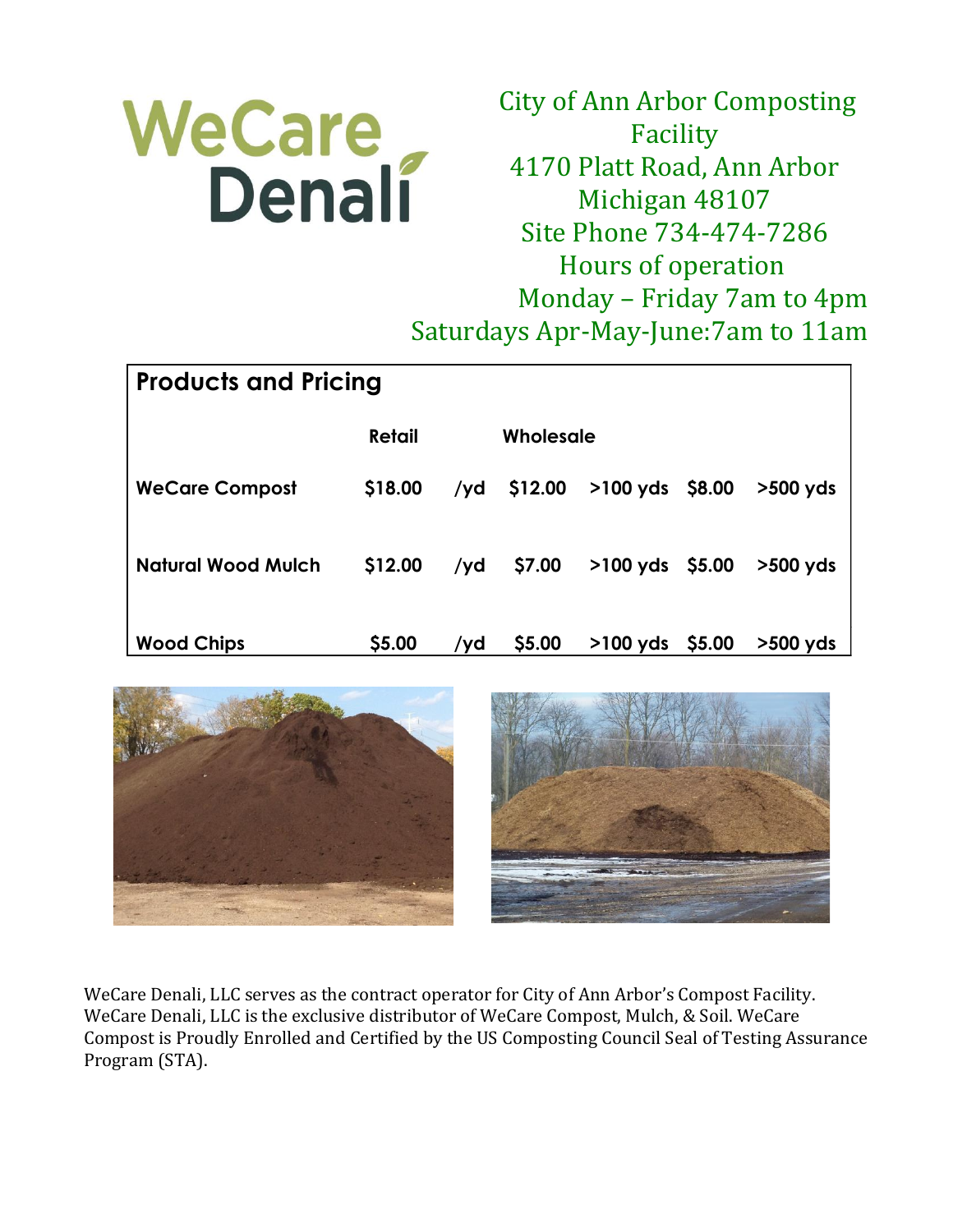

## PRODUCT PURCHASING DIRECTIONS

Please enter facility from Platt Rd Entrance. Drive onto inbound truck scale to Kiosk. Follow directions on Kiosk (M – F an attendant is available to answer any questions using the call button). Select the material you're purchasing from the drop-down menu and hit enter. Receive inbound scale ticket. Proceed ¼ mile and take first left into the compost site where Denali staff will process your transaction and load your vehicle. NO CASH TRANSACTIONS. Sales from the facility are per cubic yard and loaded via CAT 938H front-end loader. Contact our office to inquire about our 30- Day Company Invoicing.

Ann Arbor residents may pick up one free cubic yard of compost and/or mulch per household. This program runs on Saturdays only, from the week of April 15th until the week of July 4th. To partake in the City of Ann Arbor's Give Away Program, a valid City of Ann Arbor driver's license or a recent water bill is required. Again, the limit is 1 cubic yard of compost and/or mulch per household. Driver's license will be read by scanner at inbound scale kiosk. Please note that this is a self-loading program, therefore each resident that partakes must bring their own shovel and containers that they may need for loading.

## DROP-OFF DIRECTIONS

Please enter facility from Platt Rd Entrance. Drive onto inbound truck scale to Kiosk. Follow directions on Kiosk (M – F an attendant is available to answer any questions using the call button). Select the material you're dropping off from the drop-down menu and hit enter. Receive inbound scale ticket. Proceed ¼ mile and take first left into the compost site where Denali staff will process your transaction and direct you to the unloading area. NO CASH TRANSACTIONS. Contact our office to inquire about our 30-Day Company Invoicing.

## DROP-OFF PRICING (Pricing is per cubic yard)

- Mixed Yard Waste/Leaves/Brush/Pallets (NO PLYWOOD/OSB): \$15/cu.yd.
- Wood Chips Must be clean \$15/cu.yd.

\*For quantities less than 1 cubic yard, Denali will charge \$1.00 per bag, unless the total amount of bags exceeds 1 cubic yard. Then Denali will revert to the cubic yard pricing. Ann Arbor residents may deliver acceptable yard waste materials, at no charge, to the City of Ann Arbor Compost Center located at 4170 Platt Road Monday thru Friday, from 8 a.m. till 4 p.m. In order to drop off yard waste, a valid City of Ann Arbor driver's license or a recent water bill is required. The yard waste limit is 1 cubic yard per household. Residents must visit the scale before and after dropping off yard waste in order to verify material weights. The scale house is located at the Platt Road entrance. City landlords, owners of multiple single-family properties and businesses are not eligible for this program.